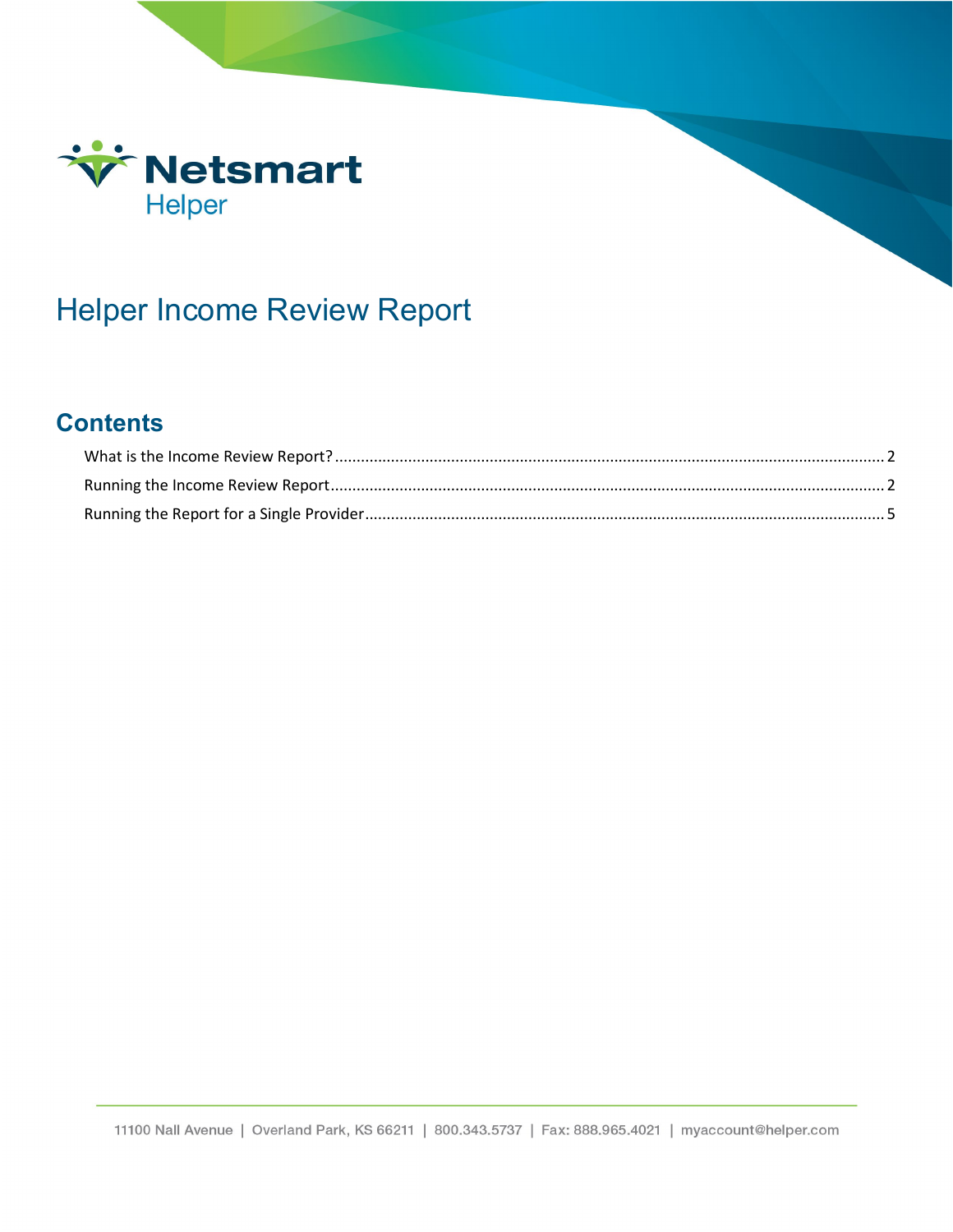## <span id="page-1-0"></span>**What is the Income Review Report?**

The Income Review Report is a useful report that allows you to view your income for a specific time period. This report is especially helpful when trying to determine your yearly income for tax purposes.

You can include any combination of the following options on the report:

- Sessions
- Payments
- Adjustments
- Interest Charges

#### <span id="page-1-1"></span>**Running the Income Review Report**

To get to the report in Helper please do the following:

- 1. Above the patient list click on "Reports"
- 2. In the Reports Window expand out "Transaction Summary"
- 3. Click on "Income Review" then click "Run".

| $\uparrow$ Reports                                                                     |                                            |              |       | X |
|----------------------------------------------------------------------------------------|--------------------------------------------|--------------|-------|---|
| Y < Summary Reports<br>> < Overall Summary                                             | <b>Description</b>                         |              |       |   |
| v < Transaction Summary<br><b>Account adjustments</b>                                  | Use this report to review service charges. |              |       |   |
| <b>同 Day sheet</b><br>Income review                                                    |                                            |              |       |   |
| - insurance payments<br>Authorization Summary<br>>                                     |                                            |              |       |   |
| > <a payment="" summary<="" td="" tracking=""><td></td><td></td><td></td><td></td></a> |                                            |              |       |   |
| Patient Reports<br><b>Market Analysis</b>                                              |                                            |              |       |   |
| ▶ <sup>△</sup> Patient Lists<br>> < Miscellaneous                                      |                                            |              |       |   |
| <b>X</b> Export to Microsoft® Excel<br><b>W</b> Mail Merge with Microsoft® Word        |                                            |              |       |   |
|                                                                                        |                                            |              |       |   |
|                                                                                        |                                            |              |       |   |
|                                                                                        |                                            |              |       |   |
|                                                                                        |                                            |              |       |   |
| 图 Edit<br><b>極 New</b><br><b>ff</b> Delete                                             |                                            | <b>D</b> Run | Close |   |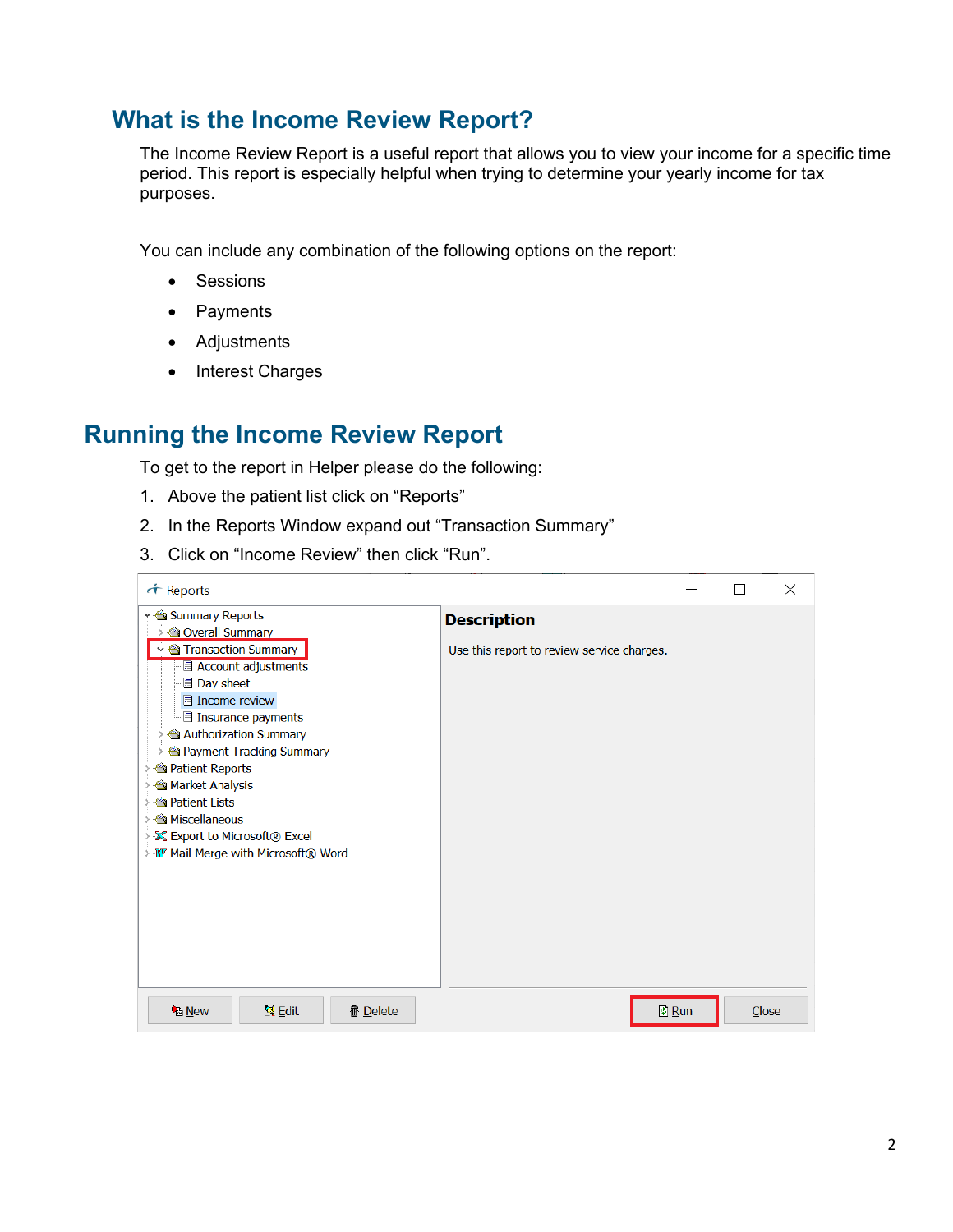4. Click on the "Report Layout" button. When you do you will see the following screen:



Please set up your report so it mimics the screenshot above.

This layout will give the total income you collected from all parties, subtotaled by the month. If you rather have each payment listed individually (instead of monthly totals) then choose the option of "One row for each transaction" under "Print These Rows".

5. Click the "Columns" tab (to the right of the "General" tab). When you do you will see the following screen: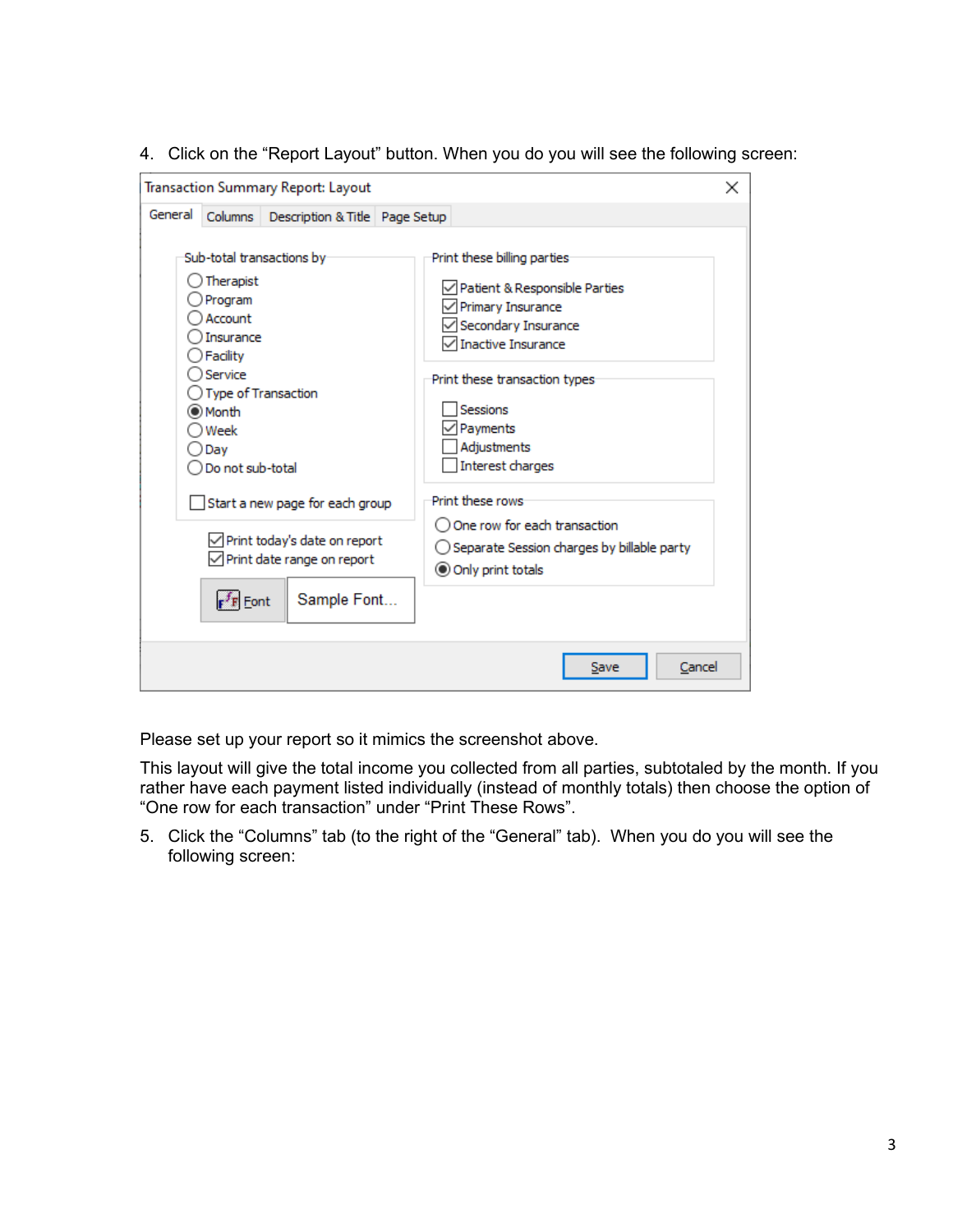|                    | Transaction Summary Report: Layout                                                                                                                   | ×                                                                                                                                       |
|--------------------|------------------------------------------------------------------------------------------------------------------------------------------------------|-----------------------------------------------------------------------------------------------------------------------------------------|
| Columns<br>General | Description & Title Page Setup                                                                                                                       |                                                                                                                                         |
|                    | Print these columns:<br>$\vee$ Date<br>Description<br>Patient name<br>Billable party name<br>Session Charge<br>Writeoff<br>Tax<br>Amount             | Therapist<br><b>Session Status</b><br>Method of payment<br>Adjustment category<br>Diagnosis<br>CPT code<br><b>Units</b><br>Check number |
|                    | Primary Insurance Expected Amount<br>When printing insured billable party names:<br>◉ Print insured's name<br>$\supset$ Print insurance company name |                                                                                                                                         |
|                    |                                                                                                                                                      | Cancel<br>Save                                                                                                                          |

This is where you can choose the columns you wish to display on the report. For this report, we recommend to only use the columns chosen above if you are wanting to see total payments. Once you have selected your columns click "Save" to close out of the report layout.

6. Lastly enter the date range you want to use under "Select Transactions". For example, if you are trying to determine your yearly income use a date range of 01/01/2021 to 01/01/2022 and then click "Preview". This should generate the report showing the totals for each month and then a grand total at the end of the report (see example below).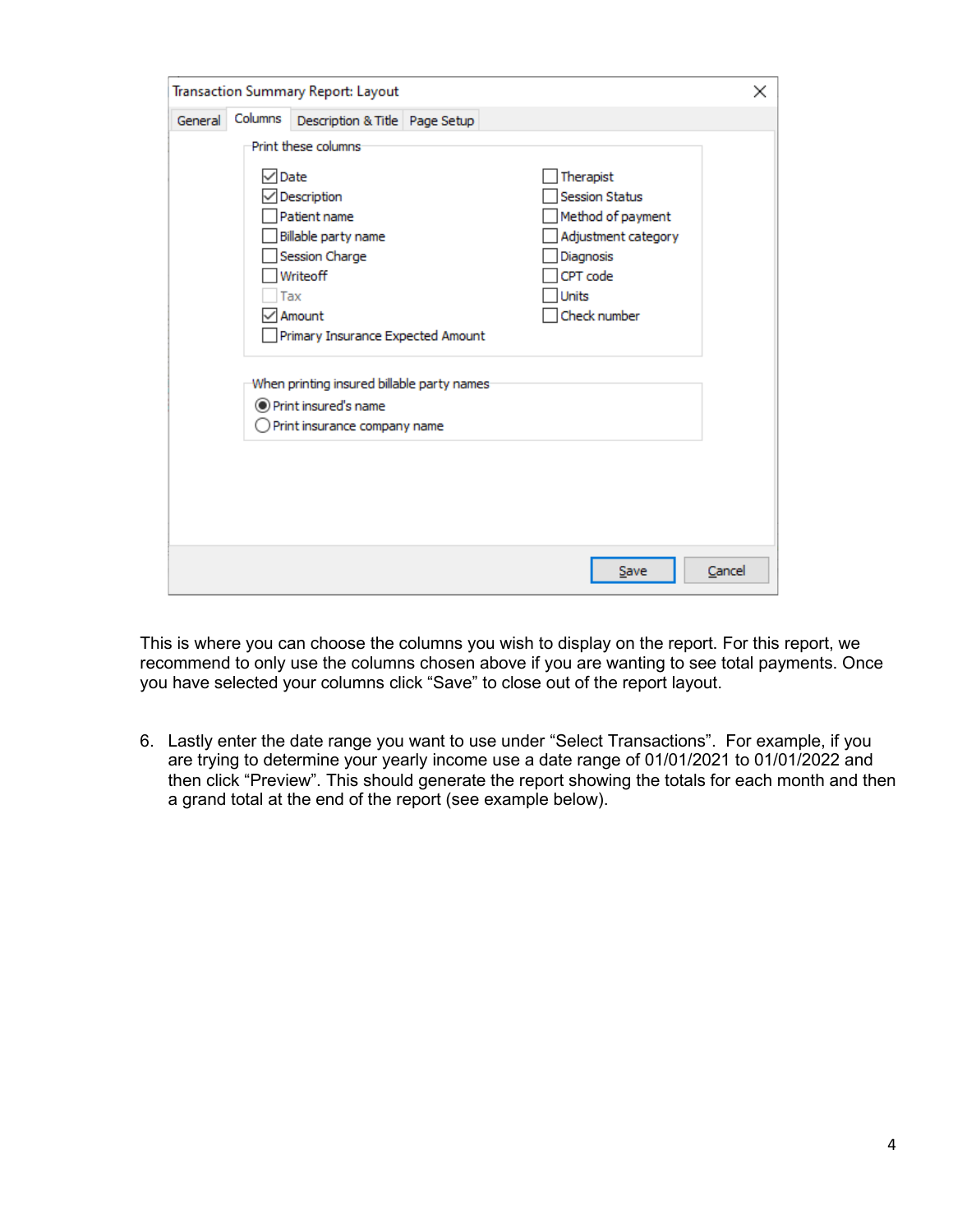#### **Income review**

Oct 27, 2021

January 1, 2021 to January 1, 2022

Aug, 2021

| <b>Date</b>      | <b>Description</b> | <b>Amount</b> |
|------------------|--------------------|---------------|
| <b>Sub Total</b> |                    | (\$13,557.50) |
| Sep, 2021        |                    |               |
| Date             | <b>Description</b> | Amount        |
| <b>Sub Total</b> |                    | (\$12,816.38) |
|                  |                    |               |

In this example we can see the totals for August & September followed by the grand total of income received for the year.

Again, if you want to see each payment listed individually then go back to Step 4 and update "Print These Rows" so "One row for each Transaction" is selected. The report will be much larger, but each payment will be individually listed in the report.

### <span id="page-4-0"></span>**Running the Report for a Single Provider**

If you have multiple providers in the practice and you want to run the report for just a single provider, you can do that by adding one additional step.

1. Go to the income Review window and click "Select Group of Transactions"

| <b>Transaction Summary Report</b>                                                                                                 |                                                                                                        |  |
|-----------------------------------------------------------------------------------------------------------------------------------|--------------------------------------------------------------------------------------------------------|--|
| <b>Income review</b><br>Use this report to review service charges.                                                                |                                                                                                        |  |
| <b>Select transactions:</b><br>霦<br>Between: 01/01/2021<br>關<br>And: 01/01/2022<br>Today<br>This Week<br>This Month<br>Last Month | $\mathscr{L}$ Select groups of patients<br>$\mathscr P$ Select groups of transactions<br>Report Layout |  |
|                                                                                                                                   | Preview<br>4 Print<br>Close                                                                            |  |